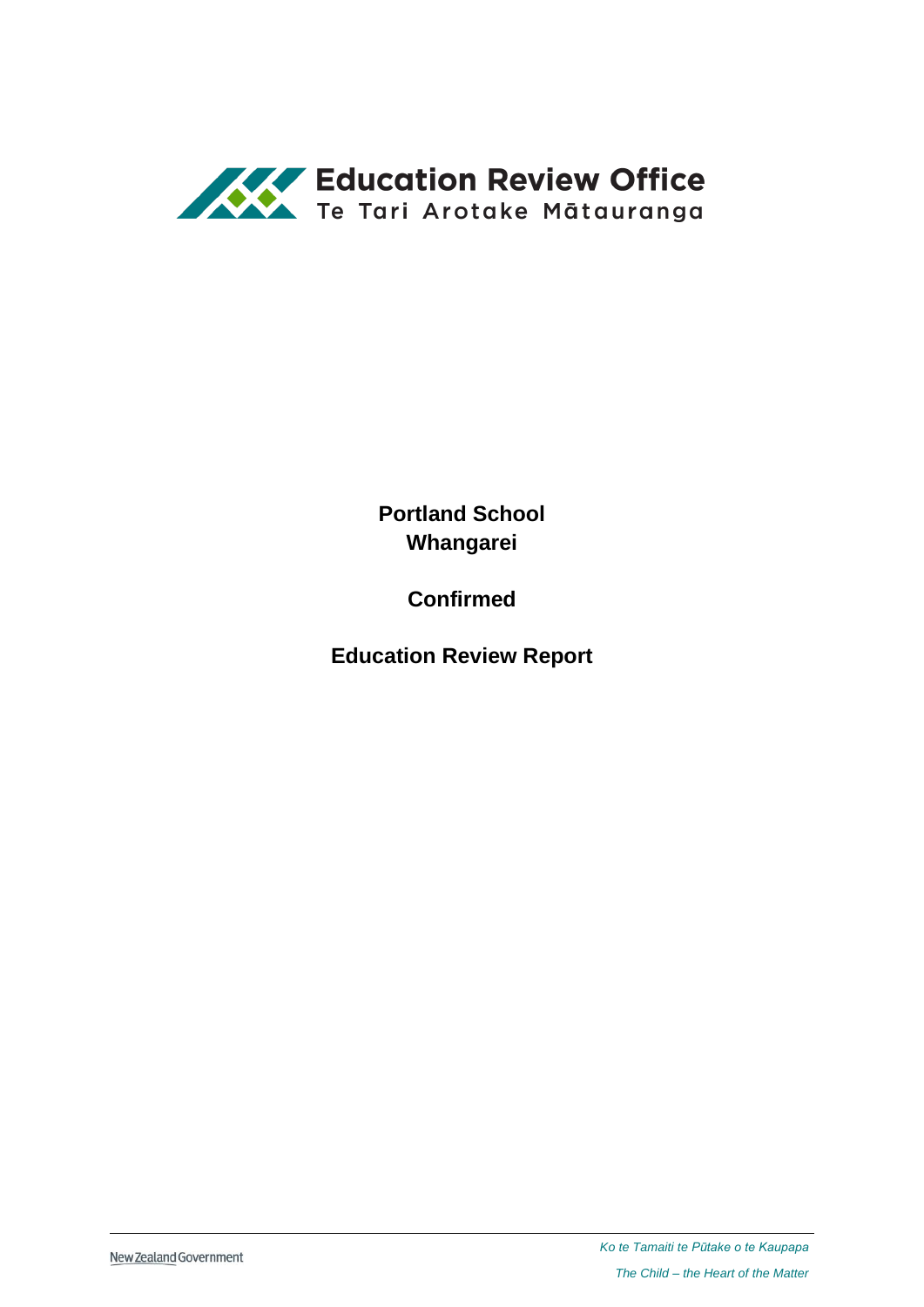# **Education Review Report Portland School**

This review is designed to support schools that were experiencing difficulties at the time of the last review. ERO provides ongoing evaluation over the course of one-to-two years as the school works to improve its overall performance and build its self-review capability.

This report answers key questions about the school's background and the context for the review. The report also provides an evaluation of how effectively the school is addressing areas identified for review and development and the quality of its practices and systems for sustaining performance and ongoing improvement.

## **Findings**

### **1 Background and Context**

#### **What is the background and context for this school's review?**

Portland School, near Whangarei, is a contributing primary school that provides education for children in Years 1 to 6. Just over 50 percent of the children identify as Māori, and approximately 13 percent are of Pacific heritage.

ERO's 2017 report identified significant areas for development in building leadership and stewardship capability, improving teaching and learning programmes and internal evaluation. The report recommended that the school work with the Ministry of Education (the Ministry) to increase the school's capability to improve student achievement and with the New Zealand School Trustees Association (NZSTA) to improve stewardship capability. ERO also decided to carry out an ongoing evaluation, over the course of one-to-two years, to support and evaluate the school's progress and improvement.

Since the 2017 ERO review, the school has appointed a principal, part-time teacher and teacher aide. New trustees have joined the long serving, experienced board chair to govern the school. Significant classroom and property enhancements have been made. Relationships with whānau, the Portland community and connections with the "local environment" have been re-established and strengthened.

The Ministry worked with the school to develop an improvement plan aligned to ERO's 2017 recommendations. Teachers have worked with the Ministry's Student Achievement Function (SAF) practitioner to develop robust assessment systems and practices. The NZSTA has provided developmental programmes and advice to the board of trustees. These initiatives and professional learning opportunities have strengthened stewardship and leadership capability to sustain change.

Evidence collected through ERO's longitudinal review process has been used to evaluate the progress that trustees, the principal and teachers have made to address the concerns and recommendations identified in 2017. The findings are outlined in the following sections of this report.

The school is a member of the Ngā Kura mō te ako o Whangarei Kāhui Ako Group 4.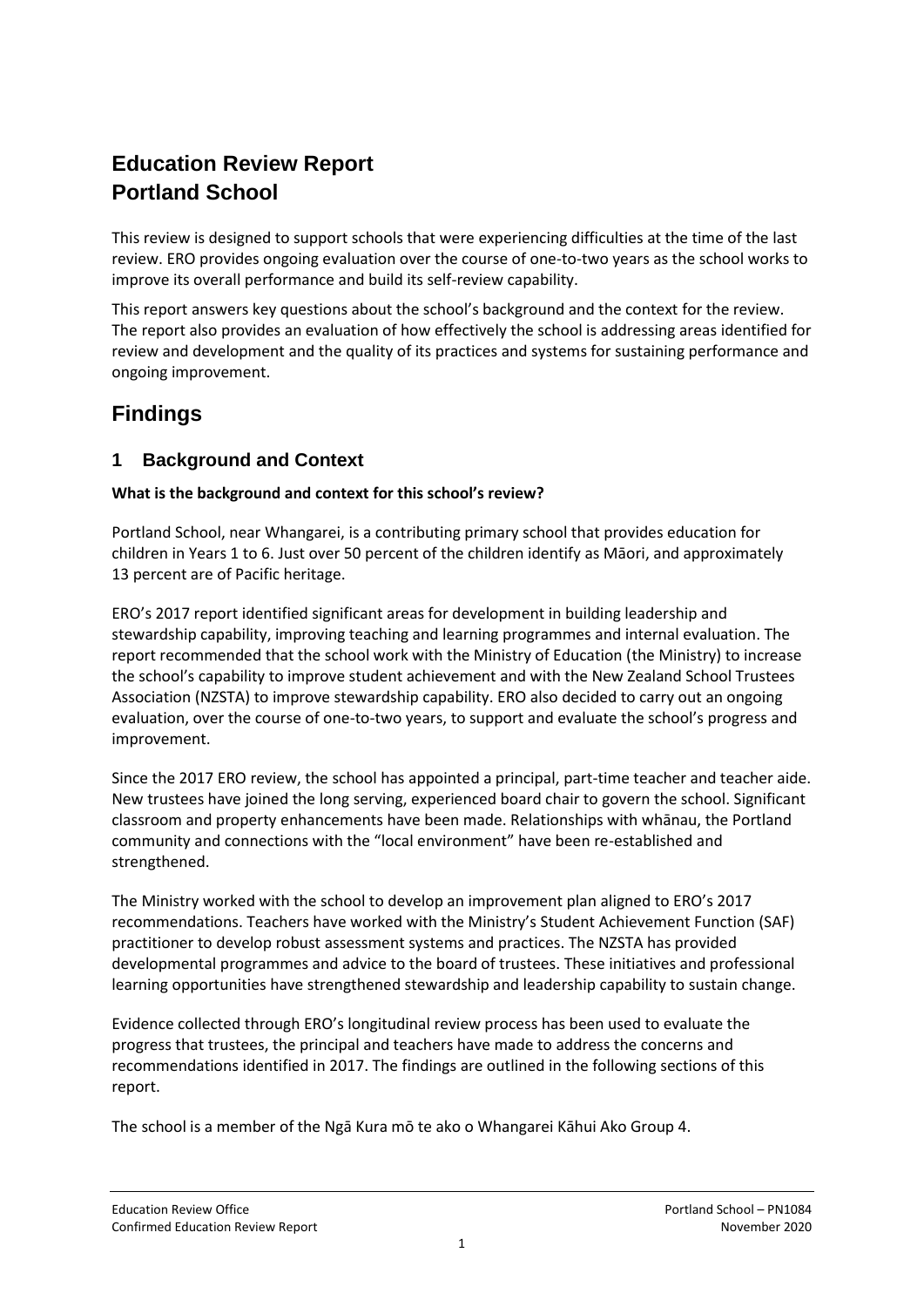## **2 Review and Development**

#### **How effectively is the school addressing its priorities for review and development?**

#### **Priorities identified for review and development**

Portland School has been involved in a review with ERO to support school progress and development. ERO established the following priorities for the review:

- developing and documenting a coherent and connected school curriculum
- developing robust assessment systems and processes
- improving the consistency and quality of teaching and learning
- strengthening internal evaluation capacity and capability
- building leadership and stewardship capability to sustain and embed changes.

#### **Progress**

The school has made good progress across the five improvement priorities identified in the 2017 ERO report.

#### **Developing and documenting a coherent and connected school curriculum**

The Portland School curriculum continues to evolve to meet the needs of all learners. Strong foundations are in place to enact a coherent, connected and relevant local curriculum for Portland learners. Curriculum principles have been developed following consultation with staff, the board and whānau.

The place-based curriculum emphasises the local environment, environmental sustainability and education outside the classroom (EOTC). It also places a strong focus on accelerating students' progress in literacy and numeracy. Te reo Māori and tikanga are interwoven throughout the school day and curriculum. The school now plans to develop a graphic representation of the curriculum to share with whānau and the community.

#### **Developing robust assessment systems and processes**

Assessment systems, processes and practices have significantly improved. Achievement information is now more reliable and robust. Teachers' analysis and use of achievement information to inform teaching and learning programmes has improved.

Teachers have benefited from internal and external professional development to build their understanding of effective assessment systems and practices. They are using achievement information more confidently to moderate assessment judgements.

The recent introduction of acceleration plans has created a sense of urgency for teachers to have a greater focus on accelerating children's progress in literacy and numeracy. This initiative supports teachers to analyse data and closely monitor the progress of children who are not achieving at curriculum expectations.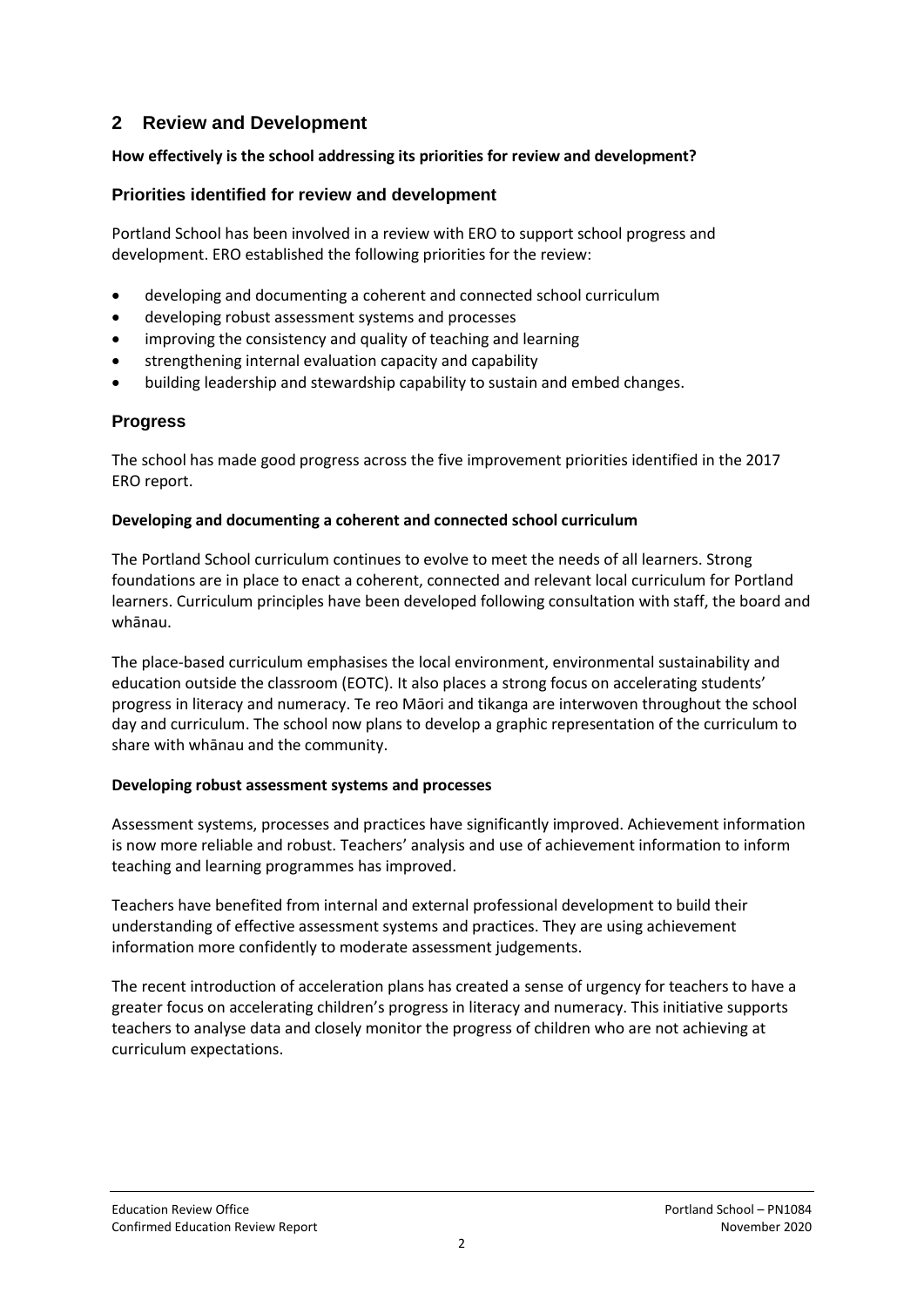Since 2017, achievement in reading, writing and mathematics has continued to improve. Teachers are using effective strategies to support children to make accelerated progress in literacy and numeracy. Achievement information for 2020 show that, most children are achieving at expected curriculum levels in reading, and the majority are working at expected levels in writing and mathematics.

#### **Improving the consistency and quality of teaching and learning**

The staff have engaged with professional learning and development programmes to improve the consistency and quality of teaching and learning. These include:

- a behaviour for learning programme to further assist teachers and support staff to embed the school values
- teachers working with external practitioners to strengthen their classroom practice
- using kāhui ako writing achievement goals to accelerate progress and achievement
- attending EOTC safety planning workshops.

Teachers' use of acceleration plans, learning progressions and participation in weekly acceleration meetings are resulting in improved consistency of teaching practice. Teaching and learning spaces have been reorganised to allow for greater collaboration. Teachers are modelling and sharing effective teaching practice.

Changes to the learning environment have increased children's engagement and tuakana/teina learning opportunities. Children experience more opportunities to learn collaboratively in classrooms and outside on the new deck area.

The principal, teachers and support staff work collaboratively to support children's wellbeing and learning. High expectations for children's behaviour, engagement and learning are evident. The school values are increasingly well enacted inside and outside the classrooms.

#### **Strengthening internal evaluation capability and capacity**

Internal evaluation capability is continuing to improve. The school is now well placed to evaluate the extent to which initiatives have contributed to increasing literacy and numeracy achievement and ensuring these positive trends are sustained.

Continuing to strengthen the analysis of student achievement information should assist leaders and teachers to increase achievement parity and ensure equitable outcomes are achieved by all children.

A new strategic plan has been developed. The useful annual plan aligns to the strategic plan. The principal and board monitor the progress towards strategic and annual goals. They now intend to strengthen internal evaluation by documenting the outcomes of annual goals.

#### **Building leadership and stewardship capability to sustain and embed changes**

The board, principal and teachers are committed to ensuring that children achieve the best learning and wellbeing outcomes. The principal is providing inclusive and relevant learning opportunities for children and staff. He communicates to the community the school's clear vision and future direction as well as the priorities for school improvement.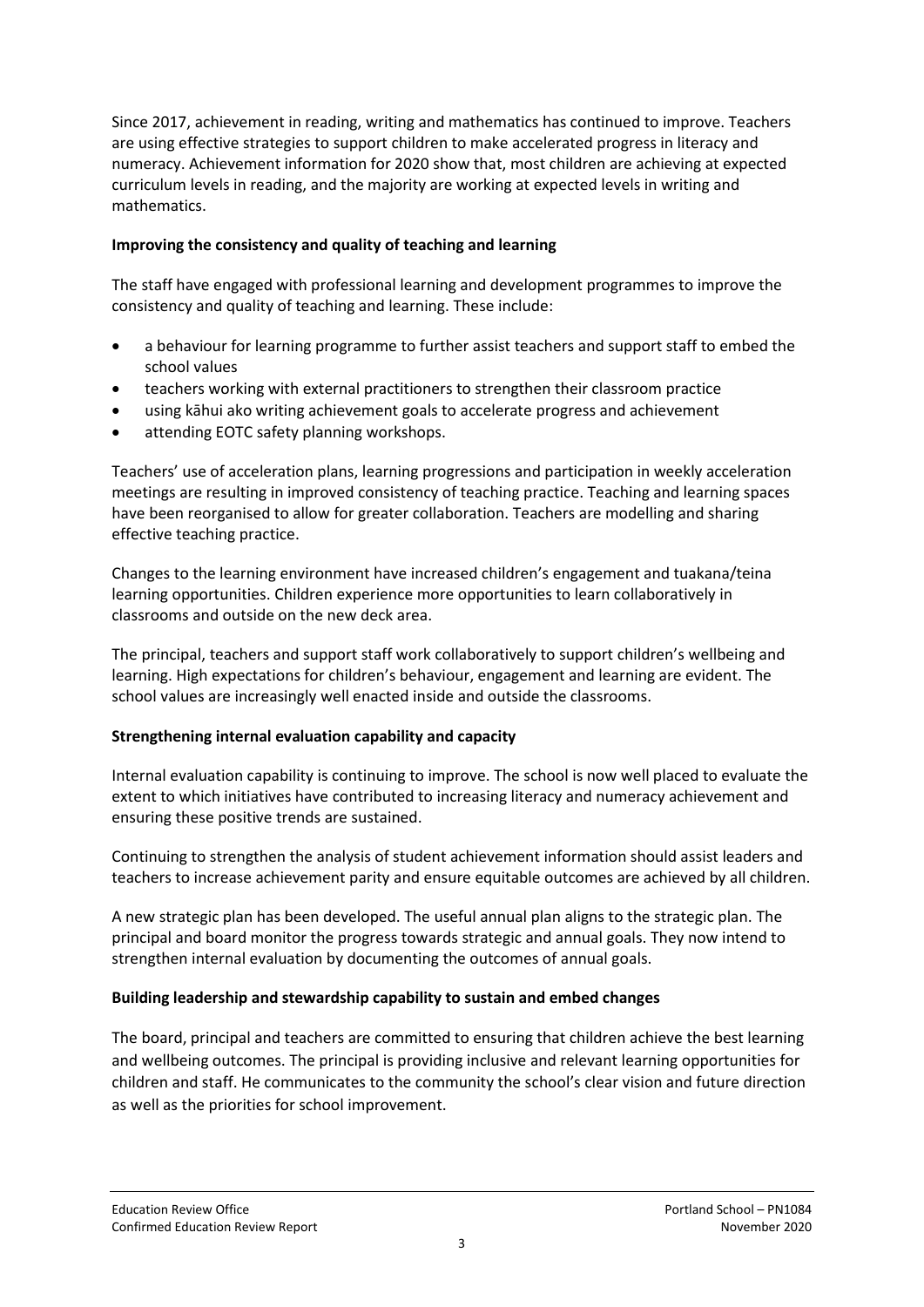The principal is well supported by the board. Trustees are committed to the school's values, direction and equitable outcomes for all children. They continue to engage with NZSTA to build their understanding of effective stewardship. Policies and procedures have recently moved to an online platform. This provides the school with a coherent and up-to-date policy framework.

The board is introducing portfolios for each trustee to share responsibilities and to use trustees' knowledge, experience, and expertise. Trustees are continuing to develop skills of scrutinising achievement and other relevant information for strategic decision making directed at improving student outcomes.

#### **Key next steps**

The board, principal and teachers should continue to:

- evaluate the impact of initiatives to accelerate student progress and achievement
- strengthen whānau involvement in children's learning
- strengthen the use of internal evaluation to sustain improvement and innovation.

### **3 Sustainable performance and self review**

#### **How well placed is the school to sustain and continue to improve and review its performance?**

The school is developing good processes and systems to sustain and continue to improve its performance. The school learning culture is focused on children and their wellbeing. The board, principal and teachers are committed to improving children's progress and achievement. Over the last three years, achievement information has indicated a positive upward trend.

The board chair has provided effective leadership and service to the school community over the last three years. Sustainable planning processes are in place. Continuing to strengthen internal evaluation processes should assist the board, principal and teachers to respond effectively to future emerging issues.

#### **Board assurance on legal requirements**

Before the review, the board of trustees and principal of the school completed the *ERO Board Assurance Statement and Self-Audit Checklists*. In these documents they attested that they had taken all reasonable steps to meet their legislative obligations related to:

- board administration
- curriculum
- management of health, safety and welfare
- personnel management
- financial management
- asset management.

During the review, ERO checked the following items because they have a potentially high impact on student achievement:

- emotional safety of students (including prevention of bullying and sexual harassment)
- physical safety of students
- teacher registration
- processes for appointing staff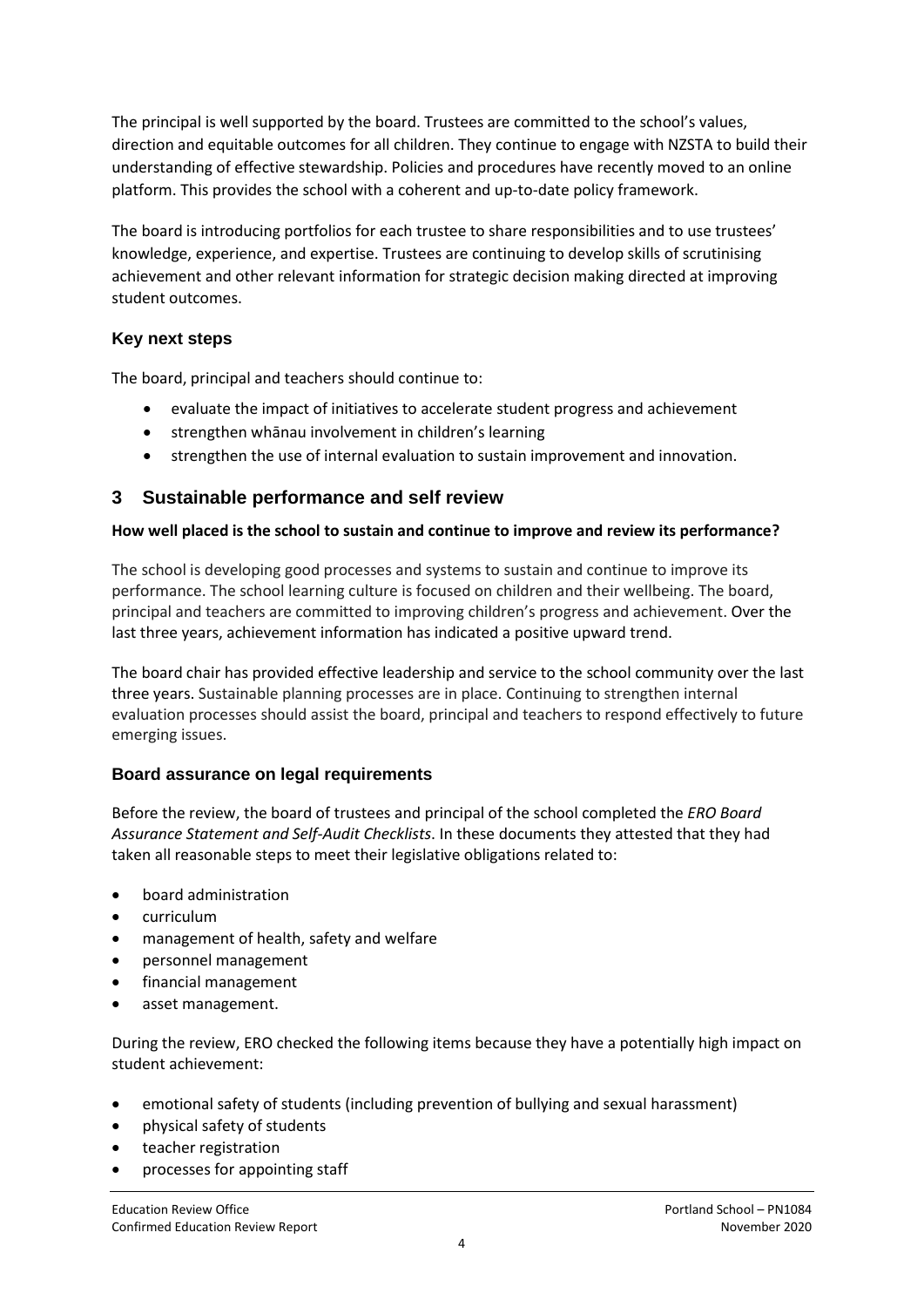- stand-downs, suspensions, expulsions and exclusions
- attendance
- school policies in relation to meeting the requirements of the *Children's Act 2014.*

#### **Conclusion**

On the basis of the findings of this review, ERO's overall evaluation judgement of Portland School's performance in achieving valued outcomes for its students is:

#### **Developing**

ERO's Framework: *[Overall Findings and Judgement Tool derived from School Evaluation](https://www.ero.govt.nz/assets/Uploads/ERO-18798-1-AF-Overall-findings-and-judgements-document-v4.pdf) [Indicators: Effective Practice for Improvement and Learner Success](https://www.ero.govt.nz/assets/Uploads/ERO-18798-1-AF-Overall-findings-and-judgements-document-v4.pdf)* is available on ERO's website.

 $O_{2}$  UN Janv.

Steve Tanner Director Review and Improvement Services (Northern) Northern Region - Te Tai Raki

18 November 2020